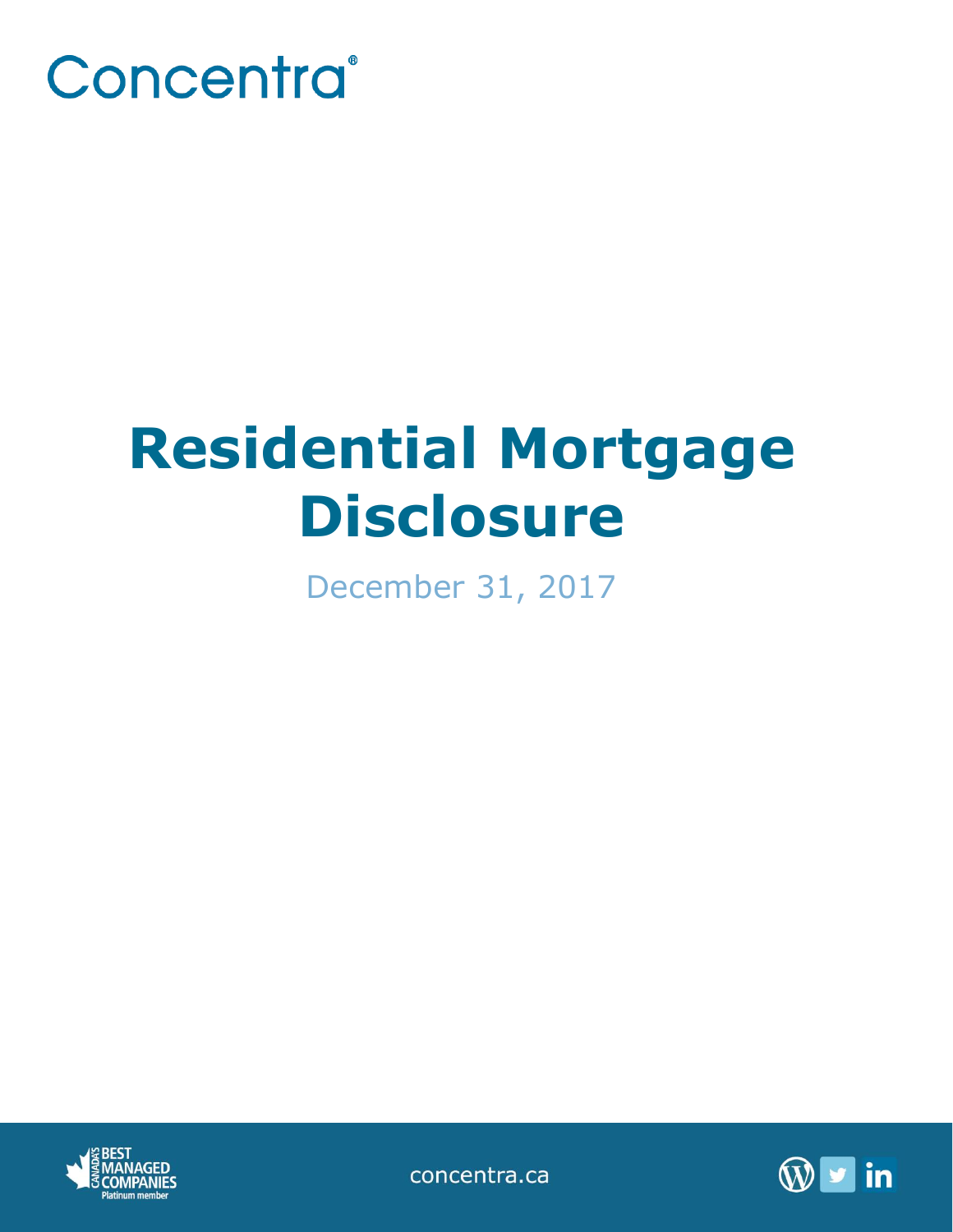# **December 31, 2017 Residential Mortgage Disclosure**

In accordance with the *Office of the Superintendent of Financial Institutions Canada (OSFI) Guideline B20 – Residential Mortgage Underwriting Practices and Procedures* issued June 2012, additional disclosure is provided regarding the company's residential mortgage exposure.

The company is limited to providing residential real estate loans of no more than 80% of the collateral value. Lending at a higher loan-to-value (LTV) is permitted but requires default insurance. This insurance is contractual coverage of the eligible facilities that protects the company's real estate secured lending portfolio against potential losses caused by borrower default. It is provided by either government backed entities or other approved private mortgage insurers.

On an annual basis the company performs a stress test to determine the impact of a significant decline in house prices on the residential mortgage portfolio. Due to the high percentage of insured residential mortgages held on the balance sheet and the increase in house prices since initial underwriting, there is very little impact to the company's capital position from this stress event.

## **Residential mortgages and home equity lines of credit (insured vs. uninsured)**

The following table presents amounts of insured and uninsured residential mortgages and home equity lines of credit (HELOCs), by geographic regions.

|                            |                              |       |                  |       |               | <b>December 31,2017</b>  |       |                          |               |       |                  |       |
|----------------------------|------------------------------|-------|------------------|-------|---------------|--------------------------|-------|--------------------------|---------------|-------|------------------|-------|
|                            | <b>Residential Mortgages</b> |       |                  |       | <b>HELOCs</b> |                          |       |                          | <b>Total</b>  |       |                  |       |
|                            | Insured <sup>(1)</sup>       |       | <b>Uninsured</b> |       |               | Insured <sup>(1)</sup>   |       | <b>Uninsured</b>         | Insured $(1)$ |       | <b>Uninsured</b> |       |
|                            | \$                           | %     | \$               | %     | \$            | %                        | \$    | %                        | \$            | %     | \$               | %     |
| Province $^{(2)}$          |                              |       |                  |       |               |                          |       |                          |               |       |                  |       |
| Atlantic                   | 319,354                      | 6.34  | 14,593           | 1.41  |               |                          |       | $\overline{\phantom{a}}$ | 319,354       | 6.33  | 14,593           | 1.41  |
| Quebec                     | 4,345                        | 0.09  | 378              | 0.04  |               |                          |       | -                        | 4,345         | 0.09  | 378              | 0.04  |
| Ontario                    | 2,137,581                    | 42.40 | 726,874          | 70.24 |               |                          |       | $\sim$                   | 2,137,581     | 42.40 | 726,874          | 70.12 |
| Prairies &<br>Territories  | 1,865,386                    | 37.00 | 187,753          | 18.14 |               | $\overline{\phantom{a}}$ | 1,211 | 70.53                    | 1,865,386     | 36.99 | 188,964          | 18.23 |
| <b>British</b><br>Columbia | 714,434                      | 14.17 | 105,272          | 10.17 | 861           | 100.00                   | 506   | 29.47                    | 715,295       | 14.19 | 105,778          | 10.20 |
| Total                      | 5,041,100                    | 100   | 1,034,870        | 100   | 861           | 100                      | 1,717 | 100                      | 5,041,961     | 100   | 1,036,587        | 100   |

(Thousands of Canadian dollars, except percentage amounts)

*(1) Default insurance is contractual coverage of eligible facilities whereby the company's exposure to real estate secured lending is protected against potential shortfalls caused by borrower default. This insurance is provided by either government backed or other private mortgage default insurers. (2) The province represents the location of the property in Canada. There are no foreign operations.*



**\_\_\_\_\_\_\_\_\_\_\_\_\_\_\_\_\_\_\_\_\_\_\_\_\_\_\_\_\_\_\_\_\_\_\_\_\_\_\_\_\_\_\_\_**